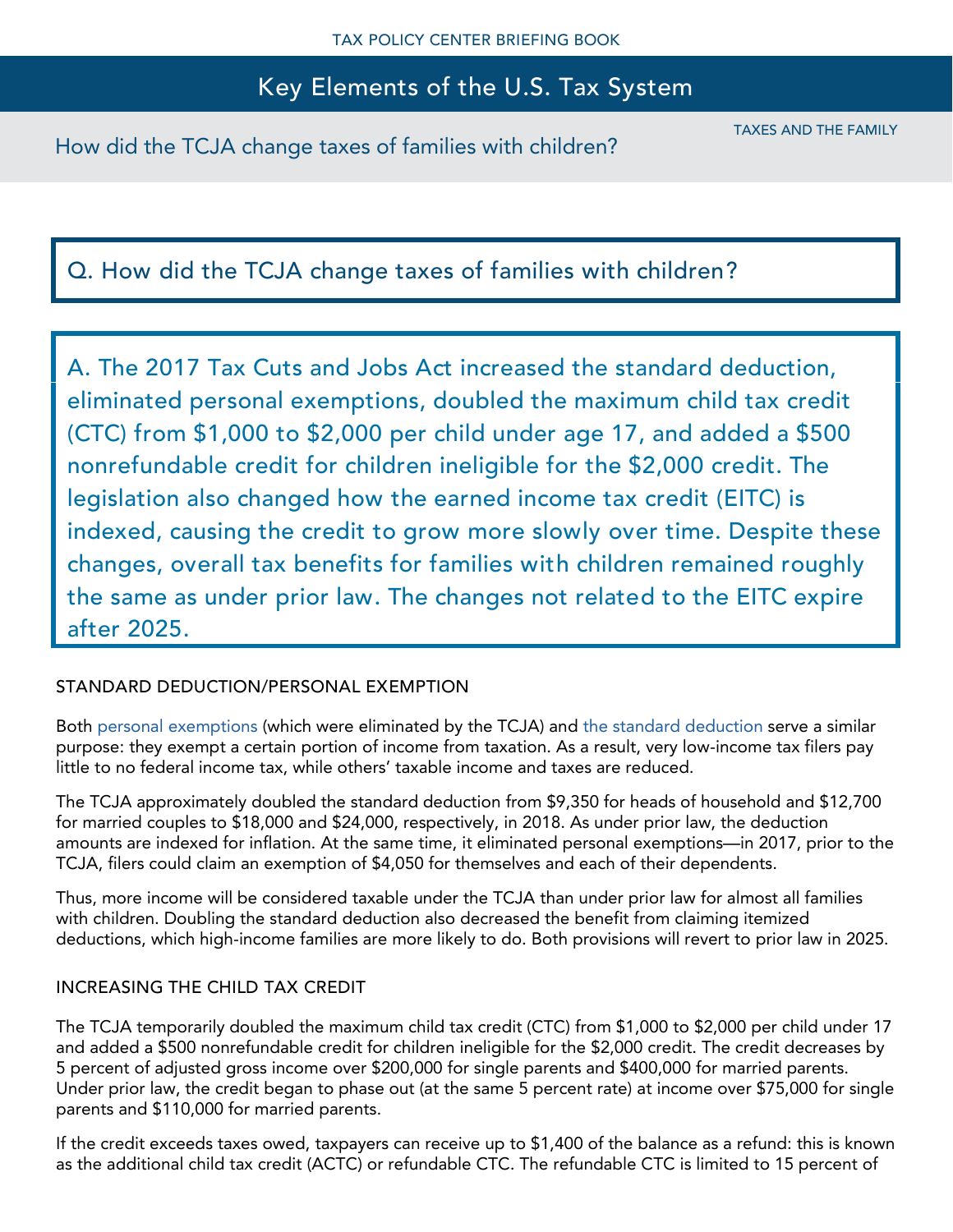## How did the TCJA change taxes of families with children?

earnings above \$2,500. Under prior law, filers could receive the full amount of the credit (then \$1,000) in excess of taxes owed, but limited to 15 percent of earnings over \$3,000.

The TCJA made no changes to the child and dependent care credit (CDCTC.) It changed how the earned income tax credit (EITC) was indexed so that it now increases more slowly over time. This change does not expire.

#### OVERALL EFFECTS OF TCJA FOR FAMILIES

Overall, most families' tax benefits increased modestly as a result of the TCJA (figure 1.) Any decreases in benefits from the elimination of personal exemptions were roughly offset by the combination of increases in the standard deduction and child tax credit.

#### **FIGURE 1**

### Average Tax Benefits, Family Provisions

Pre-Tax Cuts and Jobs Act compared to current law, 2018, by income quintile



Source: Urban-Brookings Tax Policy Center Microsimulation Model (version 0718-1).

Note: Includes only tax units with children, defined as those claiming an exemption for children at home or away from home or with children qualifying for the Child Tax Credit or EITC. Tax benefit is the difference in tax owed under the law and if the child tax credit, personal exemption, standard deduction, and child and dependent care tax credit are set to \$0.

TPC estimates that TCJA will provide similar levels of total benefits from 2018 to 2025 (table 1)

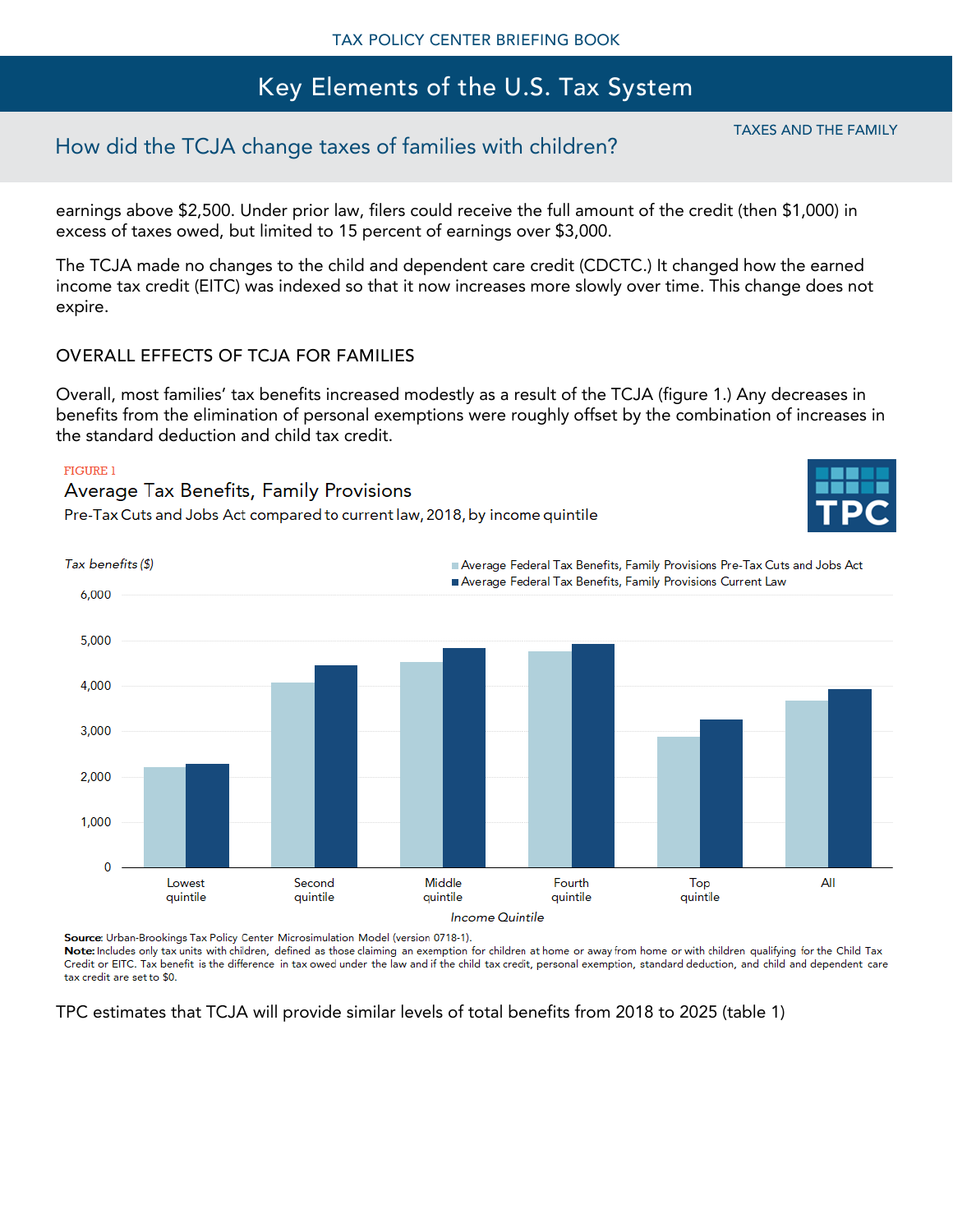## How did the TCJA change taxes of families with children?

TAXES AND THE FAMILY

### **TABLE 1**

Tax Benefits from the Major Family Tax Provisions (Billions \$)

|                                                                                                   | <b>Fiscal Years</b> |       |       |       |       |       |       |       |  |
|---------------------------------------------------------------------------------------------------|---------------------|-------|-------|-------|-------|-------|-------|-------|--|
|                                                                                                   | 2018                | 2019  | 2020  | 2021  | 2022  | 2023  | 2024  | 2025  |  |
| Benefit of the CTC, standard deduction, personal<br>exemption, and CDCTC under TCJA <sup>a</sup>  | 213.0               | 332.9 | 338.8 | 343.8 | 351.3 | 359.2 | 367.4 | 376.8 |  |
| Benefit of the CTC, standard deduction, personal<br>exemption, and CDCTC before TCJA <sup>b</sup> | 215.6               | 337.1 | 344.8 | 352.8 | 361.4 | 370.9 | 382.5 | 393.4 |  |

Source: Urban-Brookings Tax Policy Center Microsimulation Model (version 0718-1).

Notes: CDC = child and dependent care tax credit; CTC = child tax credit. Current-law analysis is as of September 6, 2018. Proposal is assumed effective January 1, 2018. Estimates include the effects of microdynamic repsonses. Estimates assume a 65:35 fiscal split (fiscal year revenue ie estimated to be 35 percent of revenue from the previous calendar year and 65 percent of revenue from the current calendar year).

<sup>a</sup> Benefits calculated are the difference between taxes owed under current law and taxes owed if the CTC, standard deduction, personal exemption, and CDCTC are set to \$0.

<sup>b</sup> Benefits calculated are the difference between taxes owed under 2018 law (assuming pre-TCJA values for the CTC, standard deduction, personal exemption, and CDCTC) and taxes owed if the CTC, standard deduction, personal exemption, and CDCTC are set to \$0 under pre-TCJA rates.

#### WHAT COMES NEXT?

With most of these changes expiring in 2025, lawmakers have introduced various proposals to maintain benefits over the longer term, expand the reach of these tax provisions, or both. The federal income tax system already provides substantial benefits to low- and middle-income families with children, lifting more children out of poverty than any other program. However, the American Family Act and Working Families Tax Relief Act both propose lifting limitations on the refundable portion of the CTC.

*Updated May 2020*

#### Data Sources

Urban-Brookings Tax Policy Center. "TPC Microsimulation Model, version 0718-1."

#### Further Reading

Center on Budget and Policy Priorities. 2019. ["Policy Basics: The Child Tax Credit."](https://www.cbpp.org/research/federal-tax/policy-basics-the-child-tax-credit) December 10.

Fox, Liana. 2019. ["The Supplemental Poverty Measure: 2018"](https://www.census.gov/content/dam/Census/library/publications/2019/demo/p60-268.pdf) Current Population Reports P60-268 (RV). Washington, DC: U.S. Census Bureau.

Maag, Elaine, and Nikhita Airi. 2020. ["Understanding the Maze of Recent Child and Work Incentive Proposals."](https://www.taxpolicycenter.org/publications/understanding-maze-recent-child-and-work-incentive-proposals) Washington, DC: Tax Policy Center.

Maag, Elaine. 2019. ["Shifting Child Tax Benefits in the TCJA Left Most Families About the Same."](https://www.taxpolicycenter.org/publications/shifting-child-tax-benefits-tcja-left-most-families-about-same) Low-Income Working Families Research Report. Washington, DC: Urban Institute.